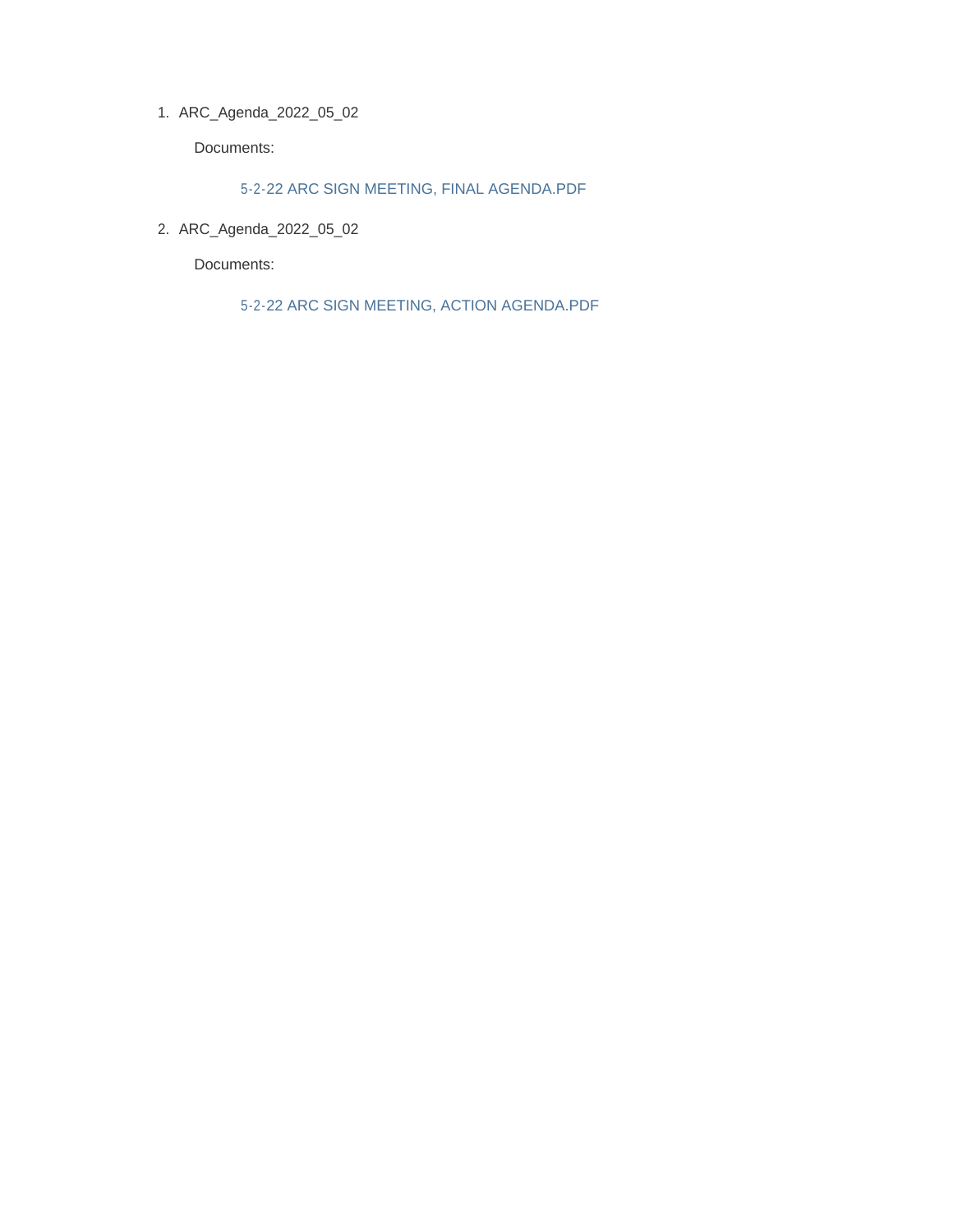### **ARCHITECTURAL REVIEW COMMITTEE FINAL AGENDA Sign Subcommittee Meeting Monday, May 2, 2022 10:30am**

# **Zoom Virtual Meeting Webinar ID: 899 5791 5018 Password: 2433004**

Please click the link below to join the webinar:

[https://greenwichct.zoom.us/j/89957915018?pwd=S3VHWWtWakpxM1Q0N2oyanZOQ](https://greenwichct.zoom.us/j/89957915018?pwd=S3VHWWtWakpxM1Q0N2oyanZOQXNxdz09) XNxdz09

Or iPhone one-tap: US: +16465189805,,89957915018#,,1#,2433004# or 8778535257,,89957915018#,,1#,2433004# (Toll Free)

Or Telephone:Dial(for higher quality, dial a number based on your current location): US: +1 646 518 9805 or 877 853 5257 (Toll Free) or 888 475 4499 (Toll Free) or 833 548 0276 (Toll Free) or 833 548 0282 (Toll Free)

- **I. Sign/Awning Reviews:**
	- **1. Family Functional Fitness, 205 East Putnam Ave. (Mill Pond), Application PLPZ 2022 00201** for Sign/Awning review **for a new façade sign** on a property located at 203-221 East Putnam Avenue in the LBR-2 zone. **View application [here.](https://www.greenwichct.gov/DocumentCenter/View/30836/205-EPA-PLPZ-202200201-ARC-SA)**
	- **2. Wolford, 272 Greenwich Ave.; Application PLPZ 2022 00194** for a Sign/Awning review **for a new façade sign** on a property located at 268-272 Greenwich Avenue in the CGBR zone. **View application [here](https://www.greenwichct.gov/DocumentCenter/View/30837/272-Gwich-Ave-Wolford-PLPZ-202200194)**
	- **3. Happy Monkey, 376 Greenwich Ave.; Application PLPZ 2022 00195** for Sign/ Awning review **for a new façade sign and window decals** on a property located at 376-380 Greenwich Avenue in the CGBR zone. **View application [here.](https://www.greenwichct.gov/DocumentCenter/View/30838/Hppy-Monkey-376-Gwich-Ave-PLPZ202200195)**
- **II. Committee Business:**
	- **1.** Any Business.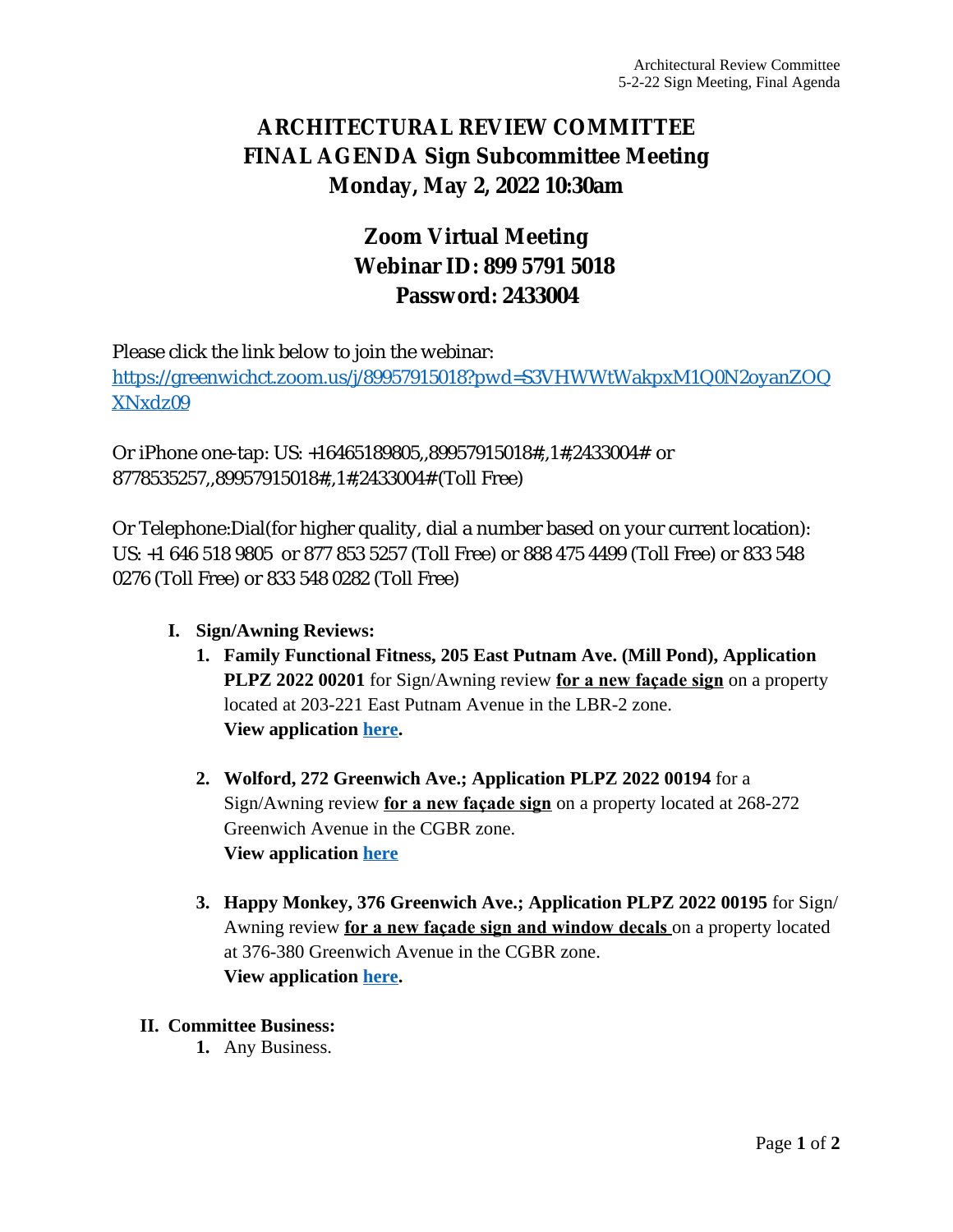*The Town complies with all applicable federal and state laws regarding non-discrimination, equal opportunity, affirmative action, and providing reasonable accommodations for persons with disabilities. If you require an accommodation to participate, please contact the Commissioner of Human Services at 203-622-3800 or [demetria.nelson@greenwichct.org](mailto:demetria.nelson@greenwichct.org) as soon as possible in advance of the event.*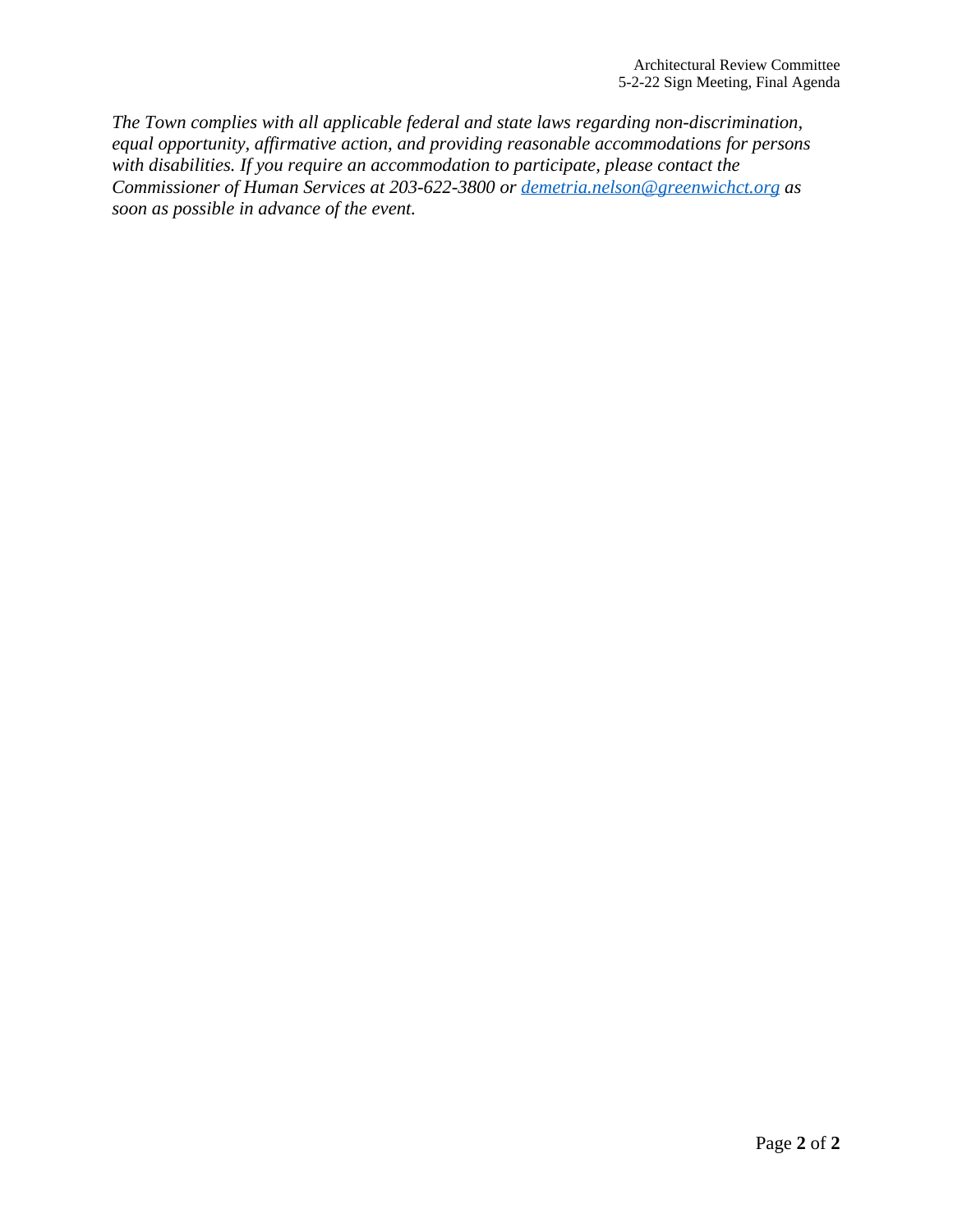# **ARCHITECTURAL REVIEW COMMITTEE ACTION AGENDA Sign Subcommittee Meeting Monday, May 2, 2022 10:30am – 11:10am**

#### **Zoom Virtual Meeting Webinar ID: 899 5791 5018 Password: 2433004**

**Members Present:** Richard Hein, ARC Chairperson; Heidi Brake-Smith, and Rhonda Cohen **Staff Present:** Marisa Anastasio, Senior Planner; Jacalyn Pruitt, Planner II

- **I. Sign/Awning Reviews:**
	- **1. Family Functional Fitness, 205 East Putnam Ave. (Mill Pond), Application PLPZ 2022 00201** for Sign/Awning review **for a new façade sign** on a property located at 203-221 East Putnam Avenue in the LBR-2 zone. **View application [here.](https://www.greenwichct.gov/DocumentCenter/View/30836/205-EPA-PLPZ-202200201-ARC-SA)**

*Decision Status:* **Electronic Resubmission (email plans to [manastasio@greenwichct.org\)](mailto:manastasio@greenwichct.org)** *Motion:* Cohen *Second:* Brake-Smith *Vote: 3-0*

**The applicant to submit updated plans to reflect the following:**

- **a. new sign to match placement and size of previous sign board, i.e., sign board will be located over window and shall not extend over the doorway. Text font and size to be adjusted accordingly.**
- **b. ARC strongly recommends changing colors to white letters on black or charcoal grey background.**
- **c. Applicant to submit photos of the business's sister store's existing signage in Old Greenwich.**
- **2. Wolford, 272 Greenwich Ave.; Application PLPZ 2022 00194** for a Sign/Awning review **for a new façade sign** on a property located at 268-272 Greenwich Avenue in the CGBR zone. **View application [here](https://www.greenwichct.gov/DocumentCenter/View/30837/272-Gwich-Ave-Wolford-PLPZ-202200194)**

*Decision Status:* **Electronic Resubmission (email plans to [manastasio@greenwichct.org\)](mailto:manastasio@greenwichct.org)** *Motion:* Cohen *Second:* Brake-Smith *Vote: 3-0*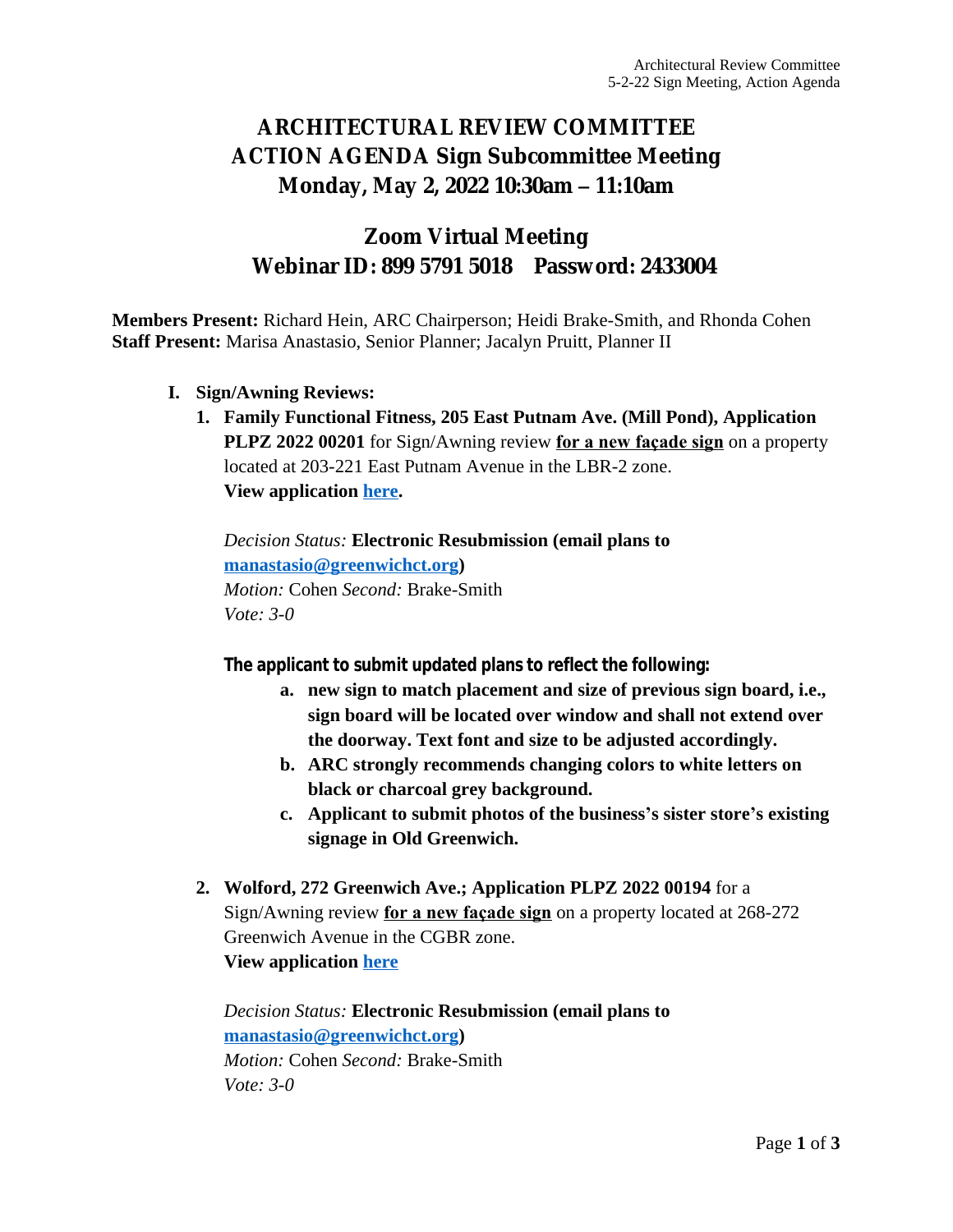**The applicant shall submit updated plans to address the following:**

- **a. Provide dimensions to clarify placement of sign on façade – ie, how much room is proposed between the top and bottom of the signboard in relation to the fascia;**
- **b. Provide details for the address numbers –type face, point size and location (should go either on the door or above the door);**
- **c. Provide mechanical plans for any proposed window decals; and**
- **d. Provide paint color if façade is to be painted;**
- **e. No lighting is proposed in this application.**
- **3. Happy Monkey, 376 Greenwich Ave.; Application PLPZ 2022 00195** for Sign/ Awning review **for a new façade sign and window decals** on a property located at 376-380 Greenwich Avenue in the CGBR zone. **View application [here.](https://www.greenwichct.gov/DocumentCenter/View/30838/Hppy-Monkey-376-Gwich-Ave-PLPZ202200195)**

*Decision Status:* **Electronic Resubmission of menu boards(email plans to [manastasio@greenwichct.org\)](mailto:manastasio@greenwichct.org); Signage, decals and painting of existing light fixtures are approved as-submitted.** 

*Motion:* Cohen *Second:* Brake-Smith *Vote: 3-0*

**The applicant shall submit updated plans to address the following:**

- **a. Facade signage is approved as submitted;**
- **b. Limestone fascia to be power washed to remove the evidence of past signs on the building;**
- **c. Door and window decals are approved as submitted;**
- **d. Painting of the existing white light fixtures to black is approved;**
- **e. Windows to be painted green is accepted by ARC. Applicant stated that HDC reviewed and approved this color;**
- **f. The site has two existing menu boards that flank the doors with existing lighting that the applicant is proposing to remove. If the applicant wishes to include a new menu board of about 8 ½" x 11" in size, the applicant should electronically submit this proposed graphic and supporting context information so it is clear to note where it is being proposed along the street front, and if it is to be in front or behind the glass.**

#### **II. Committee Business:**

**1.** Any Business.